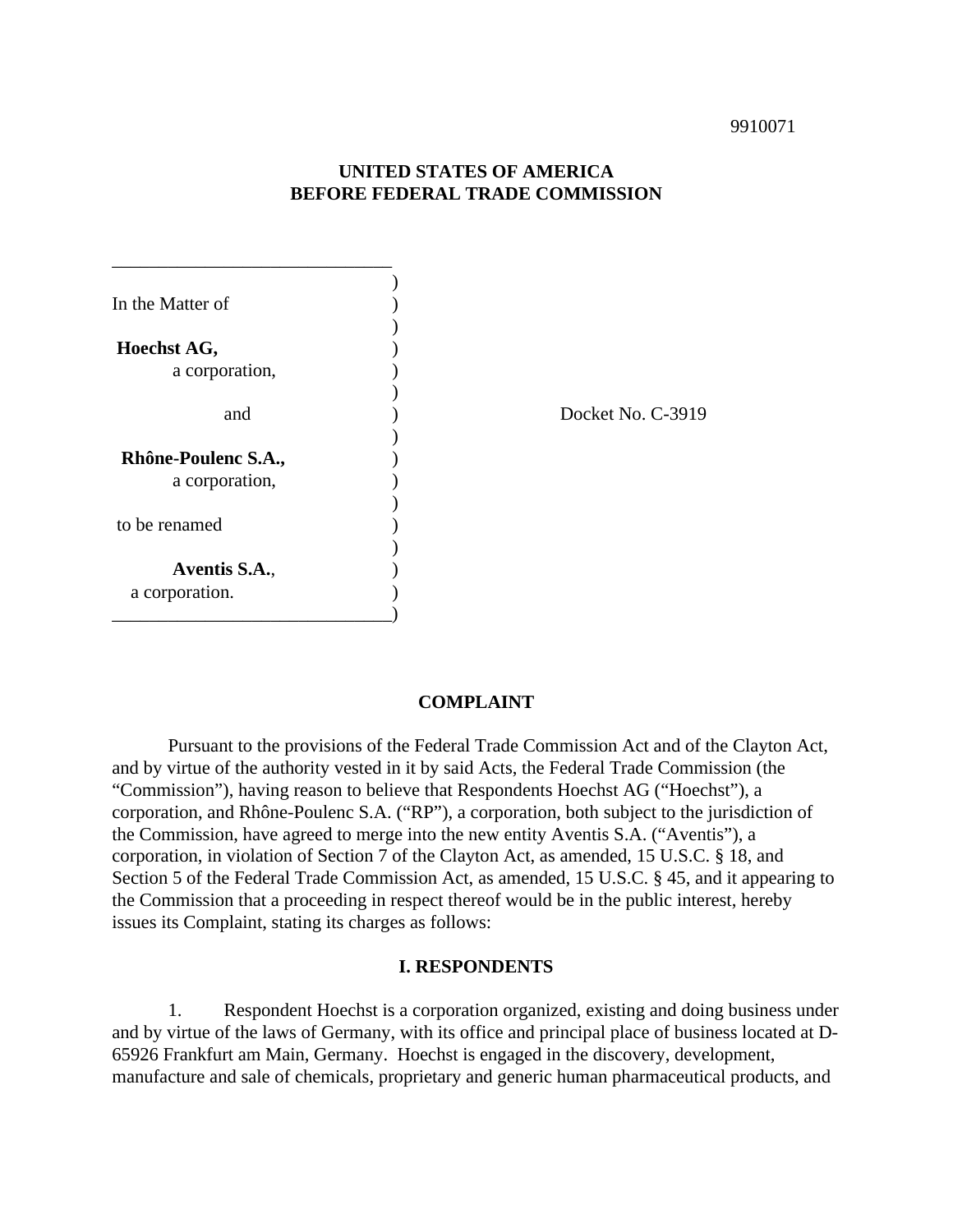animal health products. In the United States, Hoechst operates its pharmaceutical business through its subsidiary, Hoechst Marion Roussel, Inc. ("HMRI"), based in Kansas City, Missouri.

2. Respondent RP is a corporation organized, existing, and doing business under and by virtue of the laws of France, with its office and principal place of business located at 25 Quai Paul Doumer, F-92408 Courbevoie, France. Rhône-Poulenc is to be renamed Aventis S.A. with its registered office relocated at Strasbourg (Bas-Rhin)-Espace Europeen de L'Entreprise, 67300 Schiltigheim, France after the closing of the Business Combination Agreement between Hoechst and RP dated May 20, 1999. RP is engaged in the discovery, development, manufacture and sale of chemicals, and proprietary and generic human pharmaceutical products. In the United States, Rhône-Poulenc operates its pharmaceutical business through its subsidiary, RP Rorer, Inc. ("RPR"), located in Collegeville, Pennsylvania.

## **II. JURISDICTION**

3. Hoechst and RP are, and at all times relevant herein have been, engaged in commerce as "commerce" is defined in Section 1 of the Clayton Act, as amended, 15 U.S.C. § 12, and are corporations whose businesses are in or affect commerce as "commerce" is defined in Section 4 of the Federal Trade Commission Act, as amended, 15 U.S.C. § 44.

## **III. THE PROPOSED MERGER**

4. On or about May 20, 1999, Hoechst and RP signed a merger agreement, providing that each company will contribute most of its respective businesses into a newly formed entity, Aventis ("the merger"). The merger will be accomplished via an exchange offer by RP for all of Hoechst's outstanding shares, with Hoechst shareholders receiving one RP share for each 1.33 outstanding Hoechst share. The estimated value of the exchange of Hoechst shares is \$16 billion. The merged entity, Aventis, will control worldwide assets valued at approximately \$80 billion.

#### **IV. THE RELEVANT MARKETS**

5. One relevant line of commerce in which to analyze the effects of the proposed merger is the research, development, manufacture and sale of direct thrombin inhibitors. Direct thrombin inhibitors are used in the treatment of many blood clotting diseases, because of their unique mechanism of action in the blood clotting cascade of targeting thrombin. There are no acceptable substitutes for direct thrombin inhibitors because of their unique mechanism of action.

6. Another relevant line of commerce in which to analyze the effects of the proposed merger is the manufacture, marketing, and sale of cellulose acetate. Cellulose acetate is a thermoplastic used to produce, among other things, cigarette filters, tool handles, tapes and film.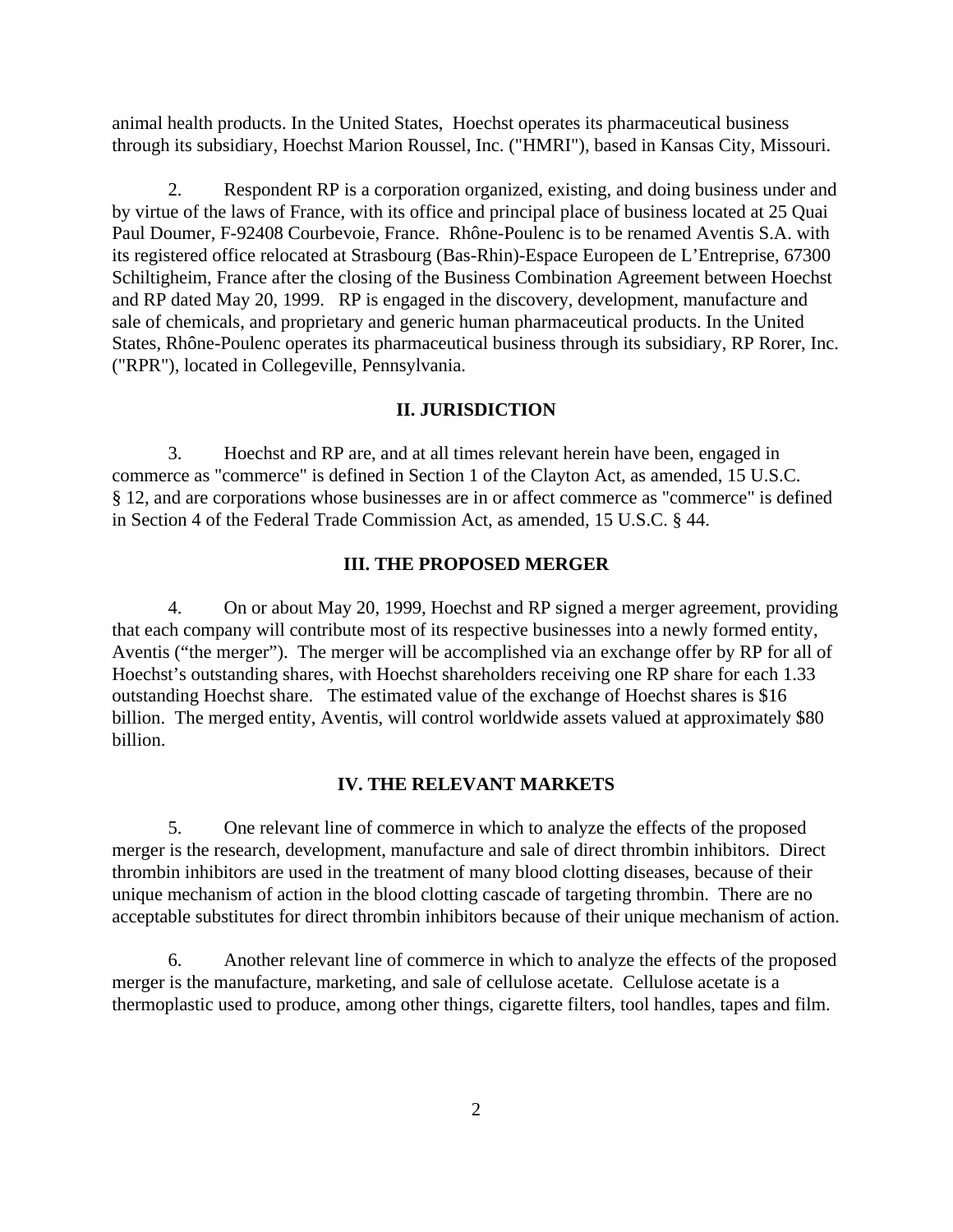7. The demand for cellulose acetate is highly inelastic in applications where it is used today, such as cigarette filters, tool handles, and tape and film applications, because its performance properties are superior to those of competing materials. There are no cost effective substitutes for cellulose acetate in these applications.

8. The United States is a relevant geographic area in which to analyze the effects of the merger.

# **V. STRUCTURE OF THE MARKETS**

## **Direct Thrombin Inhibitors**

9. The market for the research, development, manufacture and sale of direct thrombin inhibitors is highly concentrated. Hoechst and RP are the two leading companies developing direct thrombin inhibitor products. Hoechst and RP (based on its license from Novartis AG) control the substantial proprietary rights necessary to commercialize direct thrombin inhibitor products and possess the technological, manufacturing, clinical and regulatory expertise and manufacturing capability to commercially develop direct thrombin inhibitor products. Hoechst's direct thrombin inhibitor, Refludan, has already obtained FDA approval for treatment of the blood clotting disease Heparin-Induced Thrombocytopenia. RP is in late stage development of its direct thrombin inhibitor, Revasc, for Deep Vein Thrombosis. Both Hoechst and RP are either in or near clinical development for the treatment of other blood clotting diseases.

10. The direct thrombin inhibitor market is highly concentrated. Only Hoechst has successfully commercially developed a direct thrombin inhibitor product, Refludan, and only RP is in the final stages of clinical development to obtain FDA approval for its direct thrombin inhibitor product, Revasc.

## **Cellulose Acetate**

11. The market for the manufacture, marketing, and sale of cellulose acetate is highly concentrated. There are three producers of cellulose acetate in the United States: Eastman Chemical Company ("Eastman"); RP, through Primester, a 50-50 joint venture with Eastman and Rhodia, a RP subsidiary; and Celanese AG ("Celanese"). Celanese and Eastman, through each of their wholly-owned facilities, control approximately 45 percent of U.S. cellulose acetate capacity. The Primester joint venture between Rhodia and Eastman accounts for approximately 10 percent of U.S. production capacity.

12. One Celanese shareholder, the Kuwait Petroleum Company ("KPC"), holds 25 percent of Celanese, and pursuant to the merger will hold between 12.5 and 15 percent of Aventis. Therefore, because the remaining shares of both entities are widely held, KPC will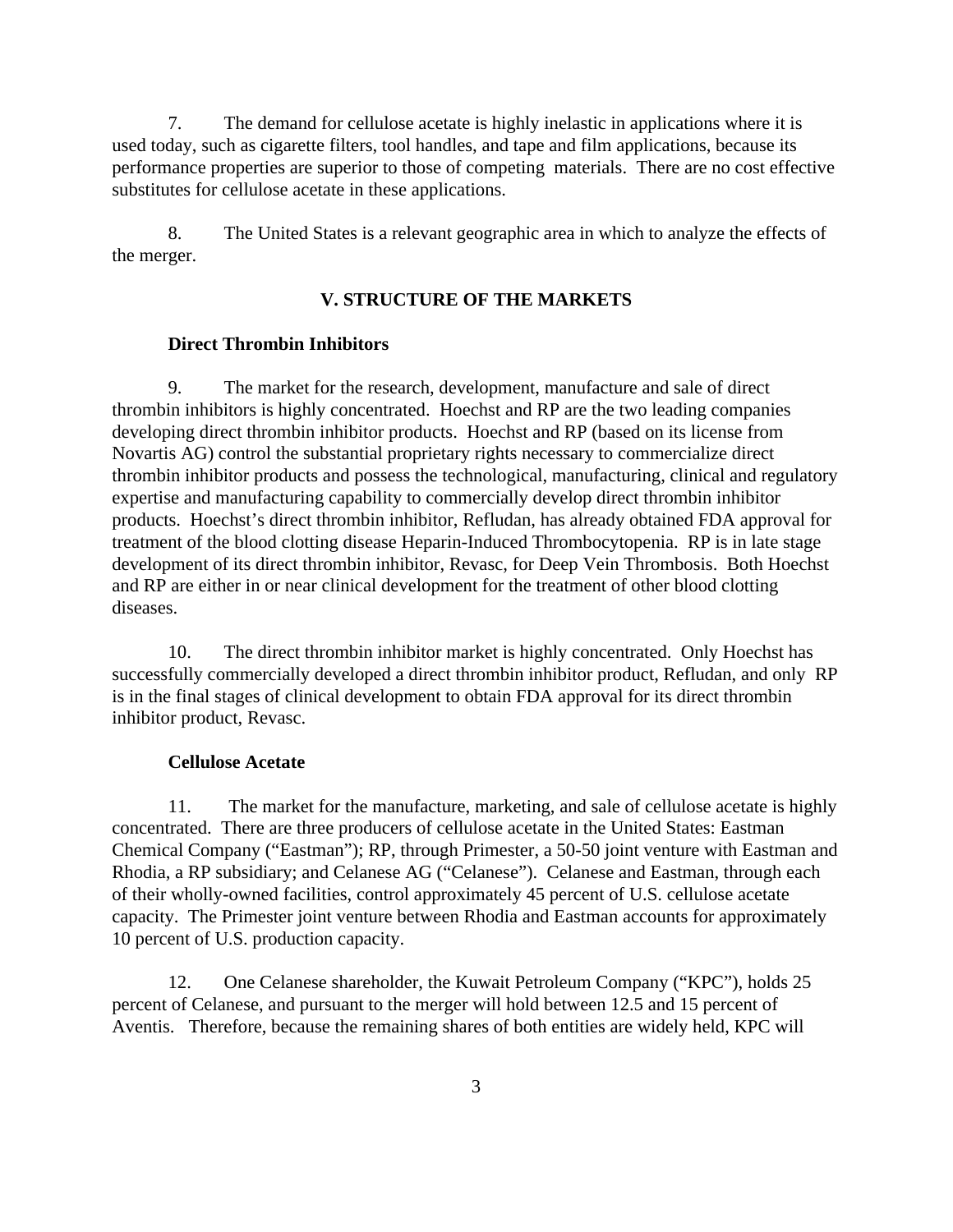gain significant control of Rhodia, through Aventis, and will also control Celanese. The merged entity will also succeed to Rhodia's interest in the Primester joint venture with Eastman, the only other producer of cellulose acetate in the market in the U.S.

### **VI. ENTRY CONDITIONS**

## **Direct Thrombin Inhibitors**

13. Entry into the direct thrombin inhibitor market would not be timely, likely, or sufficient in its magnitude, character, and scope to deter or counteract the anticompetitive effects of the merger. FDA regulations covering direct thrombin inhibitor products create long lead times for the introduction of new products. Additionally, patents and other intellectual property create large and potentially insurmountable barriers to entry.

14. Entry into the direct thrombin inhibitor market requires lengthy clinical trials, data collection and analysis, and expenditures of significant resources over many years to qualify manufacturing facilities with the FDA. FDA approval of each blood clotting indication can extend up to and beyond 10 years. The FDA must approve all phases of development, including extensive preclinical and clinical work. The most significant barriers to entry include technical, regulatory, patent, clinical and production barriers. No company can reach advanced stages of development in the relevant market without: (1) clinical expertise; (2) scientific research that requires years to complete; (3) patent rights to all the necessary inputs into the direct thrombin inhibitor product sufficient to provide the company with reasonable assurances of freedom to operate; and (4) clinical grade product manufacturing expertise, regulatory approvals and capacity to complete clinical development. The necessary proprietary inputs include methods of using direct thrombin inhibitors for the treatment of various blood clotting diseases and methods of manufacturing direct thrombin inhibitor products.

## **Cellulose Acetate**

15. Entry into the cellulose acetate market would not be timely, likely, or sufficient in its magnitude, character, and scope to deter or counteract the anticompetitive effects of the merger. The demand for cellulose acetate is declining. Cellulose acetate was one of the first thermoplastics developed. Consequently, it has been displaced in many applications by newer materials. Given the reduction in demand and the high costs associated with developing the capability to manufacture, market, and sell these products, entry is unattractive because it is doubtful that the entry investment could be recovered in a reasonable time period, if at all.

#### **VII. EFFECTS OF THE PROPOSED MERGER**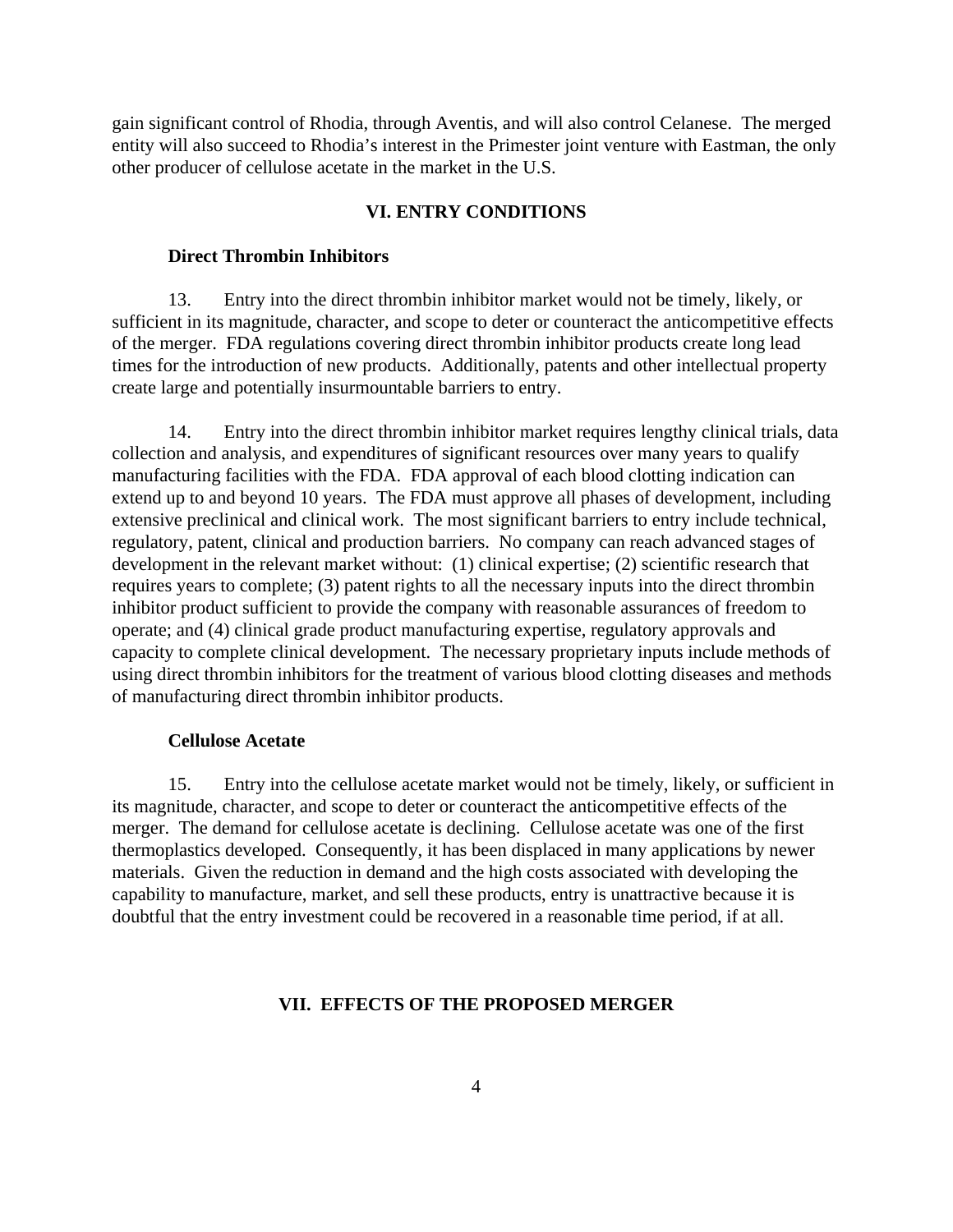16. The effects of the merger, if consummated, may be substantially to lessen competition or tend to create a monopoly in the direct thrombin inhibitor market and the cellulose acetate market in violation of Section 7 of the Clayton Act, as amended, 15 U.S.C. § 18, and Section 5 of the FTC Act, as amended, 15 U.S.C. § 45. Specifically the merger will:

# **Direct Thrombin Inhibitors**

- a. eliminate Hoechst and RP as substantial, independent competitors;
- b. eliminate actual, direct, and substantial competition between Hoechst and RP;
- c. reduce innovation competition among researchers and developers of direct thrombin inhibitor products, including the reduction in, delay of or redirection of research and development projects;
- d. increase the level of concentration in the relevant market;
- e. eliminate actual potential and perceived potential competition in the relevant market;
- f. increase barriers to entry into the relevant market, in part by combining portfolios of patents and patent applications;
- g. increase the merged firm's ability to exercise market power unilaterally.

## **Cellulose Acetate**

- h. eliminate Hoechst and RP as substantial, independent competitors;
- i. eliminate actual, direct, and substantial competition between Hoechst and RP;
- j. increase the level of concentration in the relevant market;
- k. eliminate actual potential and perceived potential competition in the relevant market;
- l. increase barriers to entry into the relevant products; and
- m. increase the likelihood of coordinated interaction.

# **VIII. VIOLATIONS CHARGED**